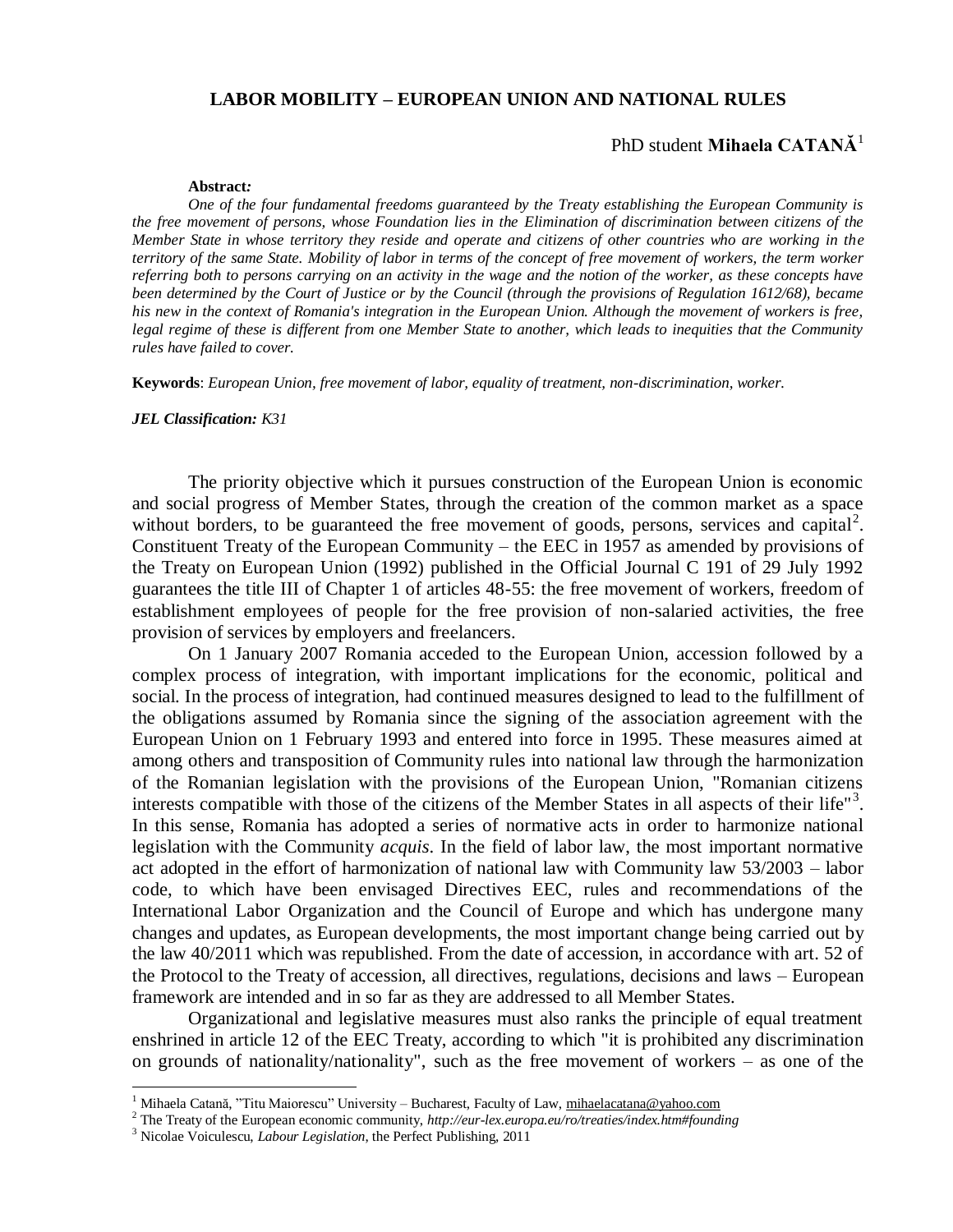fundamental freedoms of citizens within the Community area – to fit into the articles 39-40 of the EEC Treaty in detail by Regulation EEC No 1612/68 regarding the movement of workers within the community and Directive No. 2004/38/EC on the right to free movement and residence on the territory of Member States for the European Union citizens and members of their families.

The free movement of employees workers involves removing discrimination on grounds of nationality between workers of the Member States as regards employment, remuneration, working conditions, protection and security at work.

Directive No. 2004/38/EC on the right to free movement and residence on the territory of Member States for the European Union citizens and members of their families was transposed into Romanian legislation by Government Emergency Ordinance No. 102/2005 concerning the free movement of Romanian citizens of Member States of the European Union and the European Economic area, approved with amendments by law No. 260/2005in force since 2 January 2007. The Act regulates the way in which citizens which is addressed may exercise their right to free movement on the territory of Romania, the right of temporary and permanent residence and limits the exercise of these rights, for reasons of public order, national security or public health.

The rules contained in Regulation (EEC) No 1612/68 concerning access to the conditions of employment and Directive No. 2004/38/EC on the right to free movement and residence on the territory of Member States for the European Union citizens and members of their families are the basis of the application of the principles of free access to employment and equality of treatment, favors the Elimination of discriminatory practices and create the environment conducive to labor mobility.

In this sense, for Romanians who work abroad have at their disposal the rules of the law no. 156/2000 republished, that according to art. 1 and 3 "Romanian State ensures the protection of Romanian citizens residing in Romania who work abroad, as long as it deems necessary for the conclusion of agreements, agreements, treaties or conventions with similar authorities in other States, based on the principle of equal treatment and the application of more favorable provisions provided for in the Romanian legislation, foreign or international to which Romania is a party".

An example of this, look less known by those who leave to work across national border is that the movement of labor from Romania towards the Federal Republic of Germany shall be carried out on the basis of bilateral agreements governing the access of Romanian workers on the labor market in Germany. According to these conventions, in Germany, mediation of foreigners from outside the European Community or of another State of the European Economic area can be achieved only by the Federal Agency for labor occupations such as those of the students during the holidays, seasonal occupations, workers in the fun parks, help in households where there is a need of care, personal care, guest workers. Also for the intermediation of Roman is made exclusively by the National Agency for employment, the Romanian and German representative offices abroad, or other private agencies authorized to carry out activities. For the pursuit of an activity in the territory of German motorists is required, just as: guest worker-people under 40 years, having very good knowledge of German language, worker or laborer on works contractquota.

The opening of frontiers towards Western countries – Romania, gave the opportunity for Romanian citizens to seek jobs abroad through employment agents without inform beforehand about the law governing their operation or about labor legislation of the country in which he wishes to work.

Thus, in accordance with the provisions of art. 5 of law No. 156/2000 republished, "on the territory of Romania can be held, under the present law, the mediation activities of the employment of the Romanian citizens abroad companies formed in accordance with Law No. 31/1990 on trading companies, republished, with subsequent amendments and additions,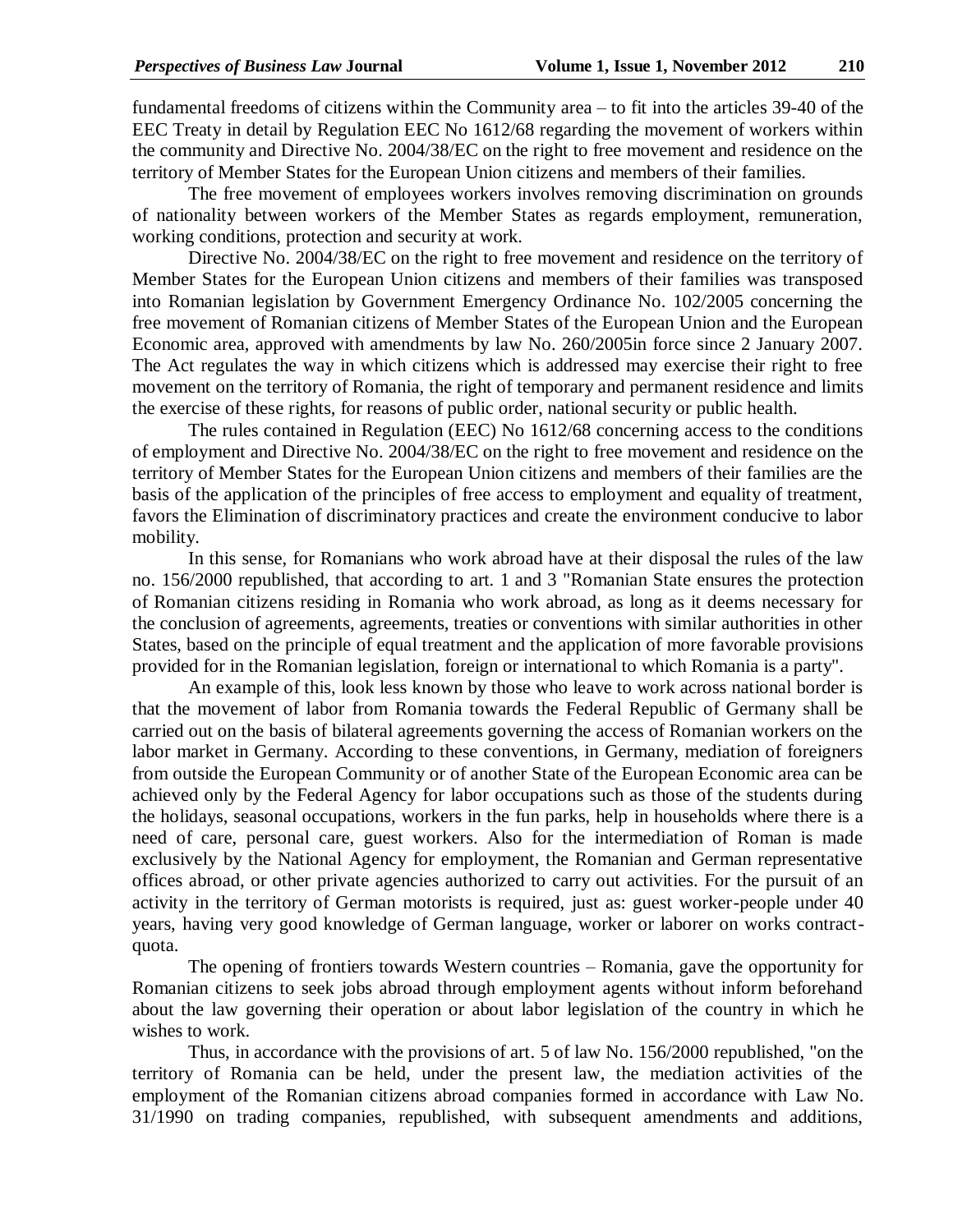including subsidiaries of foreign companies established in Romania according to articles 42 and 44 of law No. 31/1990, republished, with subsequent amendments and additions, which have as main activity "placement agencies activities of labor" code CAEN-7810, hereinafter referred to as employment agents ".

Employment agencies in the workforce can conduct mediation if they fulfill the conditions laid down in article 17. 8 of law No. 156/2000 republished, namely to have the space and facilities necessary for the proper conduct of business (defined in the methodology of law enforcement), have employed staff with experience in the field of labor, have organized a database encompassing the offers and requests for jobs abroad, information on their employment conditions and qualifications and skills applicants are in their records, to have concluded with legal persons, individuals and employers ' organizations from abroad, where appropriate, contracts containing firm offers of jobs and be registered at the Labor Inspectorate in whose jurisdiction have their headquarters.

In accordance with the provisions of article 7 of law No.156/2000 republished, "employment agencies have the obligation to process the personal data of Romanian citizens residing in Romania seeking jobs abroad, in compliance with the provisions of Law No. 677/2001 for the protection of individuals with regard to the processing of personal data and the free movement of such data, with the changes and additions".

There are cases in which the employment agency workforce operates in an Office consisting of a single room, which represents both space for public relations (usually job seekers) as well as space for storing documents (folders, mediated bids people farm jobs, etc.), not having the necessary space for the proper conduct of the work, whereas the employment agent is unable "application of appropriate technical and organizational measures to protect your data personal information against accidental or unlawful destruction, loss, alteration, unauthorized disclosure or access, "according to the article. 20 of law No.677/2001, Romanian citizens documents sent to work abroad being unprotected.

To perform tasks of mediation, employment agencies abroad may charge a fee for mediation to cover their costs concluding a mediation contract in written form, with Romanian citizens seeking to work abroad. The mediation contract shall contain at least the elements and the clauses in the annex. 1 of the rules for the application of law No. 156/2000 republished. Where charges are collected by the mediation agencies for employment of labor from foreign employers, employment agencies, labor may not claim payment services of mediation and to applicants for jobs abroad.

According to the provisions of art. 9, par. (3) the detailed rules for the application of law No. 156/2000 republished, employment agencies and labor are required partial or total refund, if you fail to provide jobs within the period established by mediation or contracts if, before the expiry of the contract of mediation, applicant for employment abroad waive mediation.

In practice, there are many cases in which companies registered or unregistered from the territorial labor inspectorates in whose radius have their headquarters, is presented on the site posted on the internet or in ads in the press as being "agents of employment", in the activities and offers of employment, given that mediation activities to provide employment for Romanian citizens abroad. However, instead of mediation agreements they conclude contracts of service with the Romanian citizens seeking to work abroad, in which they undertake to draw up and to process the files necessary for employment abroad, to identify a program of training abroad, perform the steps and formalities necessary for the beneficiary in the country of destination, perceiving prices or fees for services rendered.

Employment agencies in the workforce can conduct mediation of employment for Romanian citizens residing in Romania seeking to work abroad, only on the basis of tenders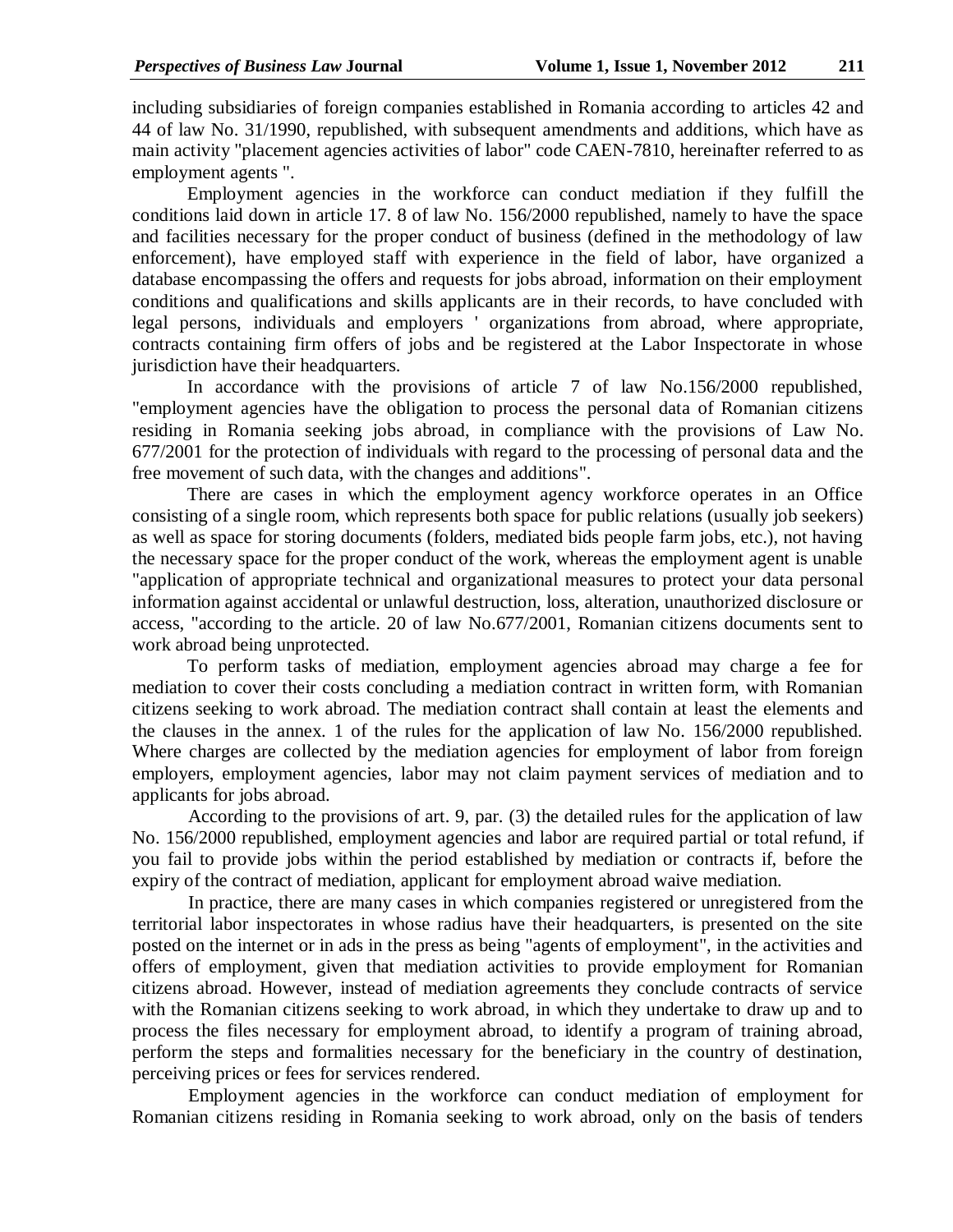submitted by jobs abroad by natural or legal persons, employers ' organizations. The condition laid down in article. 6 of law No. 156/2000 republished does not impose employment agents work to conclude contracts offers farm direct jobs with foreign employers, giving the possibility of an intermediary in finding employment, which leads to the mediation fee hike paid by Romanian citizen seeking to work abroad. Furthermore, art. 7, paragraph (1) (a). b) of the detailed rules for the application of law No. 156/2000 republished, provides that the mediation of the Roman citizens engagement abroad consist inter alia in "identification of jobs offered by employers, legal entities or individuals from abroad, foreign mediation partners".

Contracts containing firm offers of employment concluded between the employment of the workforce and legal persons, individuals or employers ' organizations from abroad, shall contain the elements specified in article 9, par. (1) of law No. 156/2000 republished, namely: the number of jobs for which the contract is concluded; function, job or occupation; the nature and duration of employment, conditions of employment, termination of employment or reengagement; the length of time of work and rest; fare zone, payment of salary data; bonuses, overtime and other wage rights; cases in which may be pursued wage rights; duration, mode of payment and monetary rights related to leave rest; working conditions, protective measures and security of labor; transferring salary in Romania; Romanian employees health insurance, similar to that of the citizens of the country welcoming; indemnification of employees and in the case of accidents at work, occupational disease or death; accommodation conditions, or, as appropriate, a rental housing and food; insurance formalities, setting the conditions of transport of Romania in the State in which there are job vacancies and return for Romanian citizens employees and family members accompanying or visiting them, as well as the costs incurred; fees, taxes and contributions on employees ' incomes borne Romanian citizens, ensuring the avoidance of double taxation or double form of social insurance contributions; obligations of employees of Romanian citizens abroad.

According to the provisions of art. 9, par. (2) of law No. 156/2000 republished, these items (less than the first two), must permeate and in the content of the individual contract of employment between the employer and the employee Romanian citizen stranger, and according to the provisions of art. 10 of law No. 156/2000 republished, the employment of the workforce has an obligation to provide individual employment contracts and in Romanian language.

The contract of mediation and labor contract concluded in Romanian language must permeate to the Romanian citizen sent to work abroad, in accordance with the provisions of art. 12, paragraph 1. (1) (a). (B) the detailed rules for the application of law No. 156/2000 republished.

In practice, the employment of the workforce do not ensure that the conclusion of the contract and in the Romanian language, nor does it receive a copy or a copy of this contract. Also, most of the time, the employment of the workforce does not ensure that the contents of the individual contract of work to retrieve the items referred to in art. 9, par. (1) (a). c) – r) of law No. 156/2000 republished. This is not possible, States where employment contracts are printed (e.g., Germany), or where that State law does not require the inclusion of all items listed above in individual employment contracts. There are cases in which foreign employers not to conclude individual contracts of employment, but service contracts (e.g. United Kingdom), the employee must find additional work to other employers, outside the program contracted with the employer, employers should issue invoices for work performed and to pay fees and taxes to the State.

According to the article. 11 of law No. 156/2000 republished, "Romanian citizens working abroad on the basis of contracts provided for in art. 8 (a). d) benefit in the country of the benefits granted by the social insurance system of health care, unemployment insurance system or the public system of pensions and other social insurance rights, if, under contracts of insurance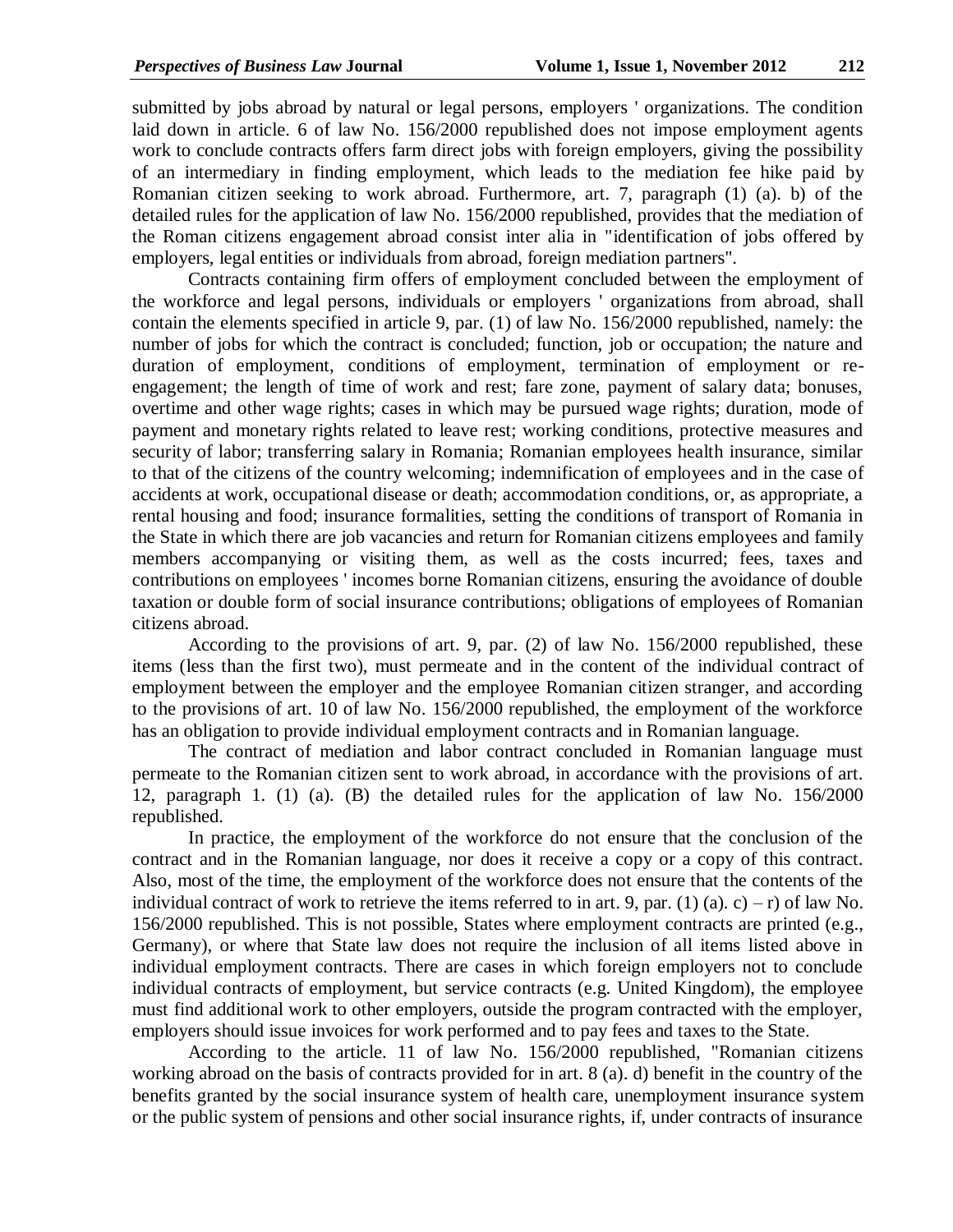completed, pay the authorities of Romania the corresponding contributions determined on the basis of declarations concerning the monthly income made abroad. " In order to receive the benefits provided by the public system of pensions and other social insurance rights, as well as insurance for unemployment Romanian citizens working abroad may conclude the territorial House of pensions insurance contract in the public system of pensions and other social insurance rights and employment agency work County an insurance contract for unemployment. Also, in order to receive the benefits provided by the social insurance system of health Roman citizens working abroad may provide, in accordance with the law, the territorial health homes in whose territorial jurisdiction domiciles.

Free movement of services in the European Union allow firms established in one Member State to offer their services on the basis of contracts of service in any other Member State and so they can send their own workers to carry out these contracts.

Romanian citizens can work abroad to employers who, according to their object of activity, perform works or provide services abroad under a contract and post their own employees for this purpose i.e., employers who are not considered employment agents work within the meaning of Law No. 156/2000.

At european level, posting a worker in a Member State is subject to the rules laid down in Directive 96/71/EC of the European Parliament and of the Council concerning the posting of workers in the framework of the provision of services.

According to the article. 1, par. (3) the directive applies to the extent that undertakings established in a Member State which, in the framework of the transnational provision of services, post workers to the territory of another Member State, shall take one of the following transnational measures:

a) the posting of a worker, on behalf of the undertaking or under their direction, in the territory of a Member State, under a contract concluded between the undertaking making the posting and the party for whom the services are intended, operating in that Member State, provided there is an employment relationship between the undertaking making the posting and the worker during the period of the posting,

b) posting is done within the same companies. Society of Romania shall post employees at a subsidiary in a Member State or to another company as part of the same group of companies,

c) posting, as the enterprise with temporary employment or undertaking has made available a worker, a worker to a user undertaking established or operating in the territory of a Member State, provided there is an employment relationship between the temporary employment or undertaking that has provided the worker and the worker during the period of the posting.

In accordance with the provisions of art. 2, paragraph (1) of Directive 96/71/EC, by the posted worker ' means a worker who, for a limited period, carries out work in the territory of a Member State other than that in which he normally works. In this sense, the posting in the community, as defined in Directive 96/71/EC, should not be confused with the institution of the posting in national space, regulated by national legislation; 45 to 47 of law No. 53/2003 – Labor code, republished.

According to the article. 3, par. (1) of the directive, in all the cases referred to in article 1), para. (3), shall apply to the conditions of employment applicable in Romania, but for the following aspects of the contract shall apply the rules of the Member State in which the posting, fixed by collective agreements or arbitration awards of general application-according to the second indent-to the extent that they relate to the activities referred to in the annex:

1-periods of work and rest

2-leave

3-salary, being included here and on overtime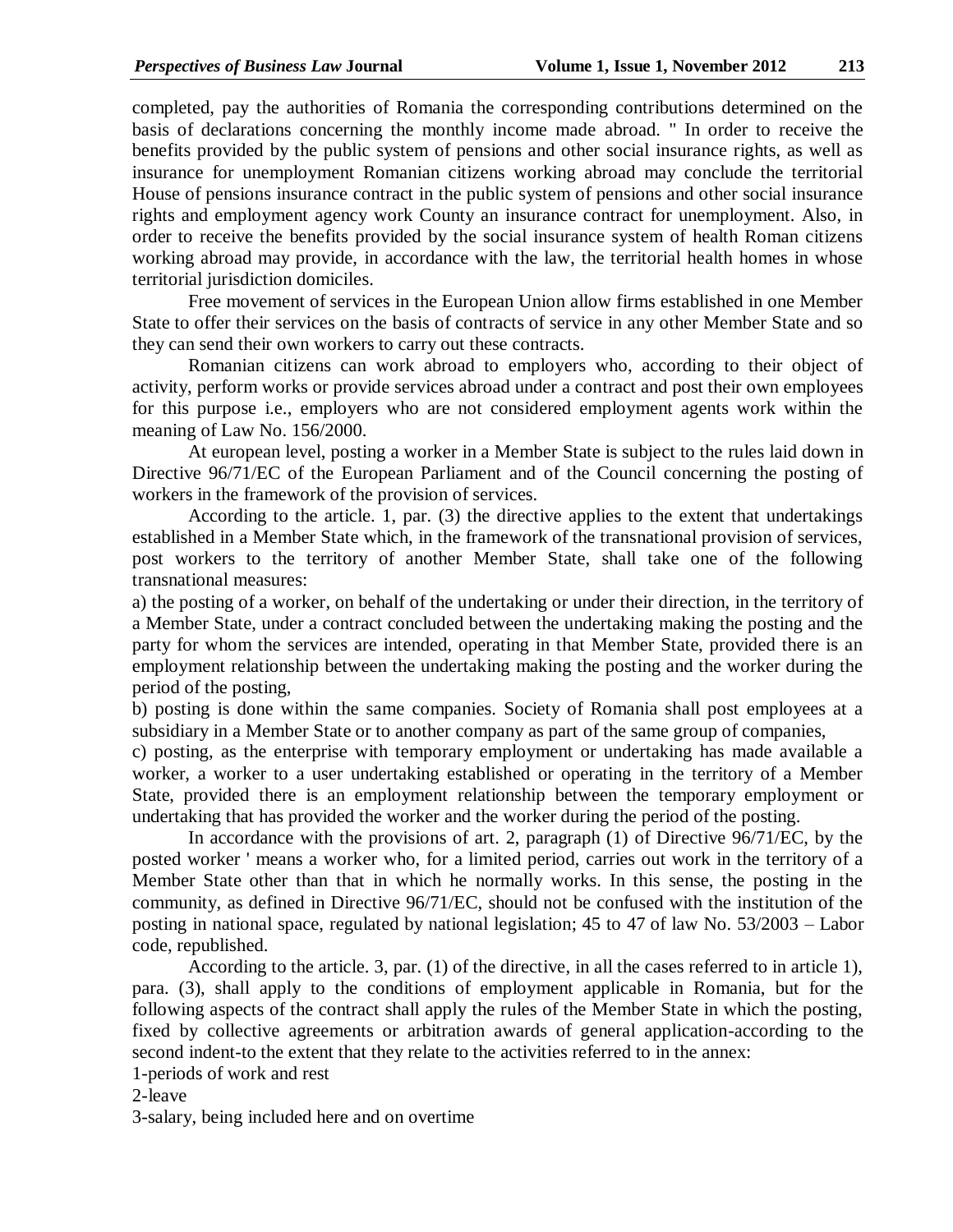4-rules and conditions relating to temporary agency work

5-health, safety and hygiene at work

6-protective measures for pregnant women, or who are born, children and youth

7-equal treatment

Activities referred to in article 3 (1) second indent should cover all activities in the construction sector, which refers to the construction, repair, upkeep, alteration or demolition of buildings, especially works by:

1. excavation

2. embankment

- 3. construction
- 4. mounting and dismantling of prefabricated elements
- 5. fitting or equipment
- 6. transformation
- 7. renovation
- 8. repair

9. disassembly

10. demolition

11. maintenance

12. maintenance, painting and cleaning work

13. improvements.

Where these issues apply to a Convention (having a general mandatory character) in the enterprise or sector of activity in which it will work will apply the provisions of that Convention. But in a situation where the conditions laid down in the legislation of Romania are better those conditions will apply.

For example, the 1990 Convention approved under GD 167/1991 as amended concerning the sending of workers in enterprises based in Romania to conduct on the basis of contracts for works, sets the framework for the sending of workers in enterprises based in Romania in the Federal Republic of Germany, on the basis of works contracts concluded between the Romanian and German firms, at the initiative of both sides. Sending is carried out within a maximum annual quota set by the German side, workers may be posted in all fields.

Many companies from Romania misinterprets the provisions of Community law, by using the "posting" minimum wage guaranteed in payment in Romania. Also, those companies not engaged in substantial in the State of origin of the posting. Under Community legislation, as a rule, if a citizen of a Member State working in another Member State, pays taxes and contributions in the State in which they operate, in the amounts determined by that State.

However, to keep the worker's affiliation to the social security system of the country of origin, there are exceptions to the payment of insurance contributions in the State of employment, regulated by EC Regulation 883/2004 on the coordination of social security systems and the Regulation EC 987/2009 laying down the procedure for implementing Regulation EC 883/2004.

For employees of a company established in a Member State, post employees under a contract of service, within the territory of another Member State, there are three exceptions which allow payment of taxes to the State and to the amounts of the State of origin of the posting, namely: portable form A1 owners, workers and the workers involved in the Assembly of parts or equipment – provided that the Assembly does not exceed 8 days.

Seconded employees, who work temporarily in a Member State and demonstrates that remained still make the country on social security are not required to pay social contributions in the country in which they are posted. For this purpose must obtain portable form A1, by request of the employer completed and filed at the headquarters of the national public pension House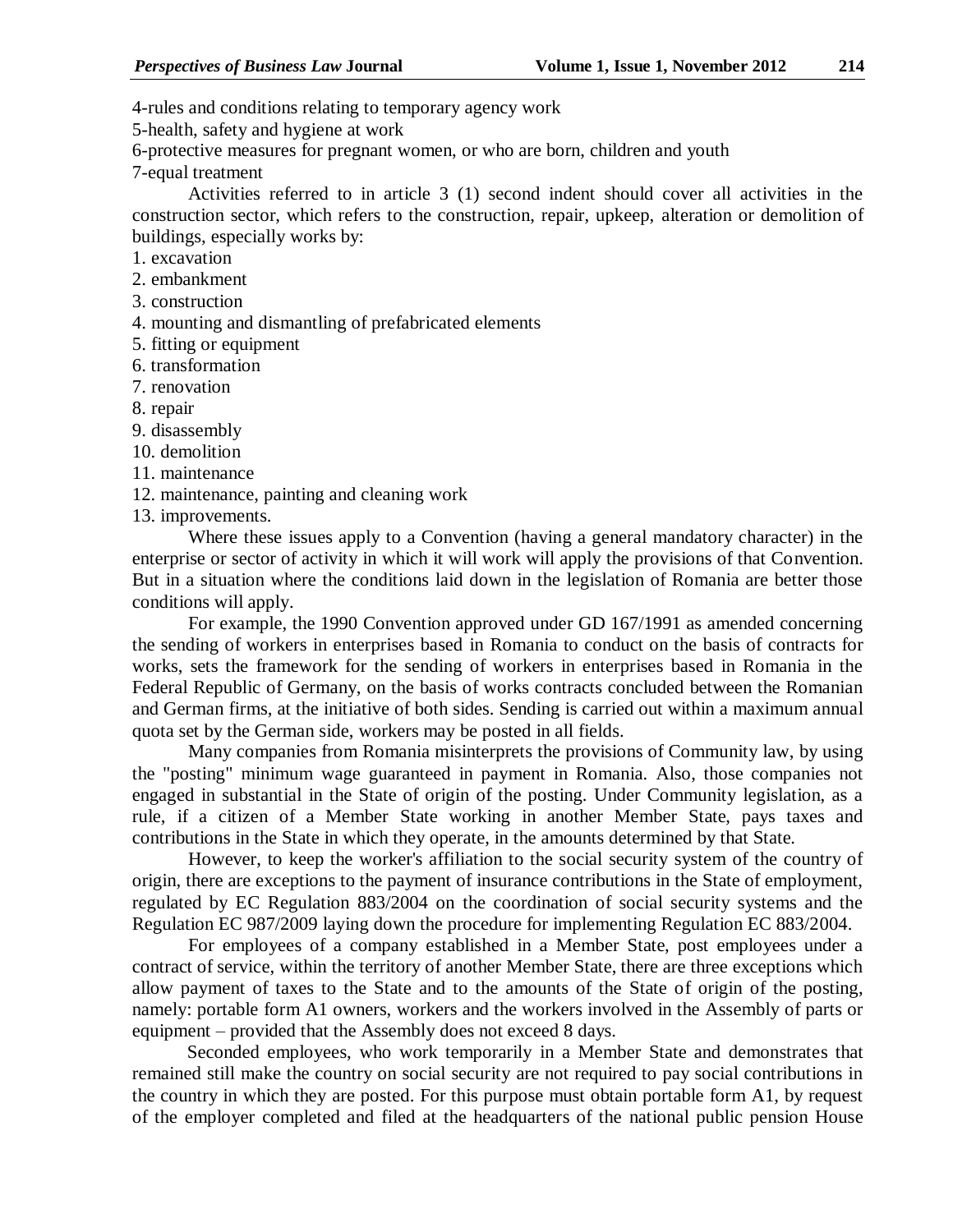with 30 calendar days prior to the commencement of the period of detachment, accompanied by the documents necessary for the issue of the form of detachment. However, the rules on posting workers to a Member State, does not remove the tax regulations at European level and can be forced to pay taxes in the State of detachment.

According to the article. 18, par. (1) of law No. 53/2003 republished "where the person selected for employment or employed, as appropriate, to conduct business abroad, the employer has the obligation to communicate in good time before departure, the information referred to in article 1. 17. (3), as well as information relating to: "during the period of work to be done abroad; in which currency will be paid salary rights and methods of payment; benefits in cash and/or in kind relating to conducting business abroad; climatic conditions; the main regulations of the labor legislation of that country; local customs whose failure would endanger the life, personal safety or freedom; the conditions for repatriation of the worker, as appropriate, and according to par. (2) of the same article, "the information referred to in paragraph (1) a), b) and c) should be reflected in the content of the individual contract of employment*"*. These provisions transpose Directive 91/533/EEC of 14 October 1991 on an employer's obligation to inform employees of the conditions applicable to the contract or employment relationship.

The legal framework for employment and posting of aliens on the territory of Romania, is governed by the emergency Government Ordinance No. 56/2007 establishes rules according to which a citizen who does not belong to another Member State of the European Union or the European Economic area may be employed or seconded to the territory of the country. Also, the Government's Emergency Ordinance No. 194/12.12.2002 on foreigners in Romania<sup>4</sup>, lays down in article 44 the provisions granting long-stay visa for employment of foreigners. This visa is granted on the basis of an opinion issued at the request of the employer of Romanian Office for Immigration (times).

# **Relevant Legislation as regards the mobility of labor<sup>5</sup>** :

## **Community legislation**

» Council Regulation (Eec) No. 1612/68 of the Council of 15 October 1968 on freedom of movement for workers within the community

Issuer: Council

» Regulation No. 1612/68 of the Council-complete with decisions of the European Court of **Justice** 

» Directive 2004/38/EC of the European Parliament and of the Council of 29 April 2004 on the right to free movement and residence within the territory of the Member States for Union citizens and their family members, amending Regulation (EEC) No. 1612/68 and repealing directives 64/221/EEC, 68/360/EEC, 72/194/EEC, 73/148/EEC, 75/34/EEC, 75/35/EEC, 90/364/EEC, 90/365/EEC and 93/96/EEC (Text with EEA relevance)

ISSUER: the European Parliament and the Council

» Directive 68/360 of 15 October 1968 on the abolition of restrictions on movement and residence within the community for workers of Member States and their families Issuer: Council

» Directive 64/221a Council of 25 February 1964 on coordination of special measures concerning the movement and residence of foreign nationals, justified on grounds of public policy, public security and public health

Issuer: Council

 $\overline{a}$ 

 $^{4}$  Republished in m. Of. Part I no. 421/05.01.2008 and modified by O.U.G. No. 12/2010.

<sup>5</sup> Available online at: *http://www.mmuncii.ro/nou/index.php/ro/legislatie/munca2/mobilitatea-fortei-de-munca*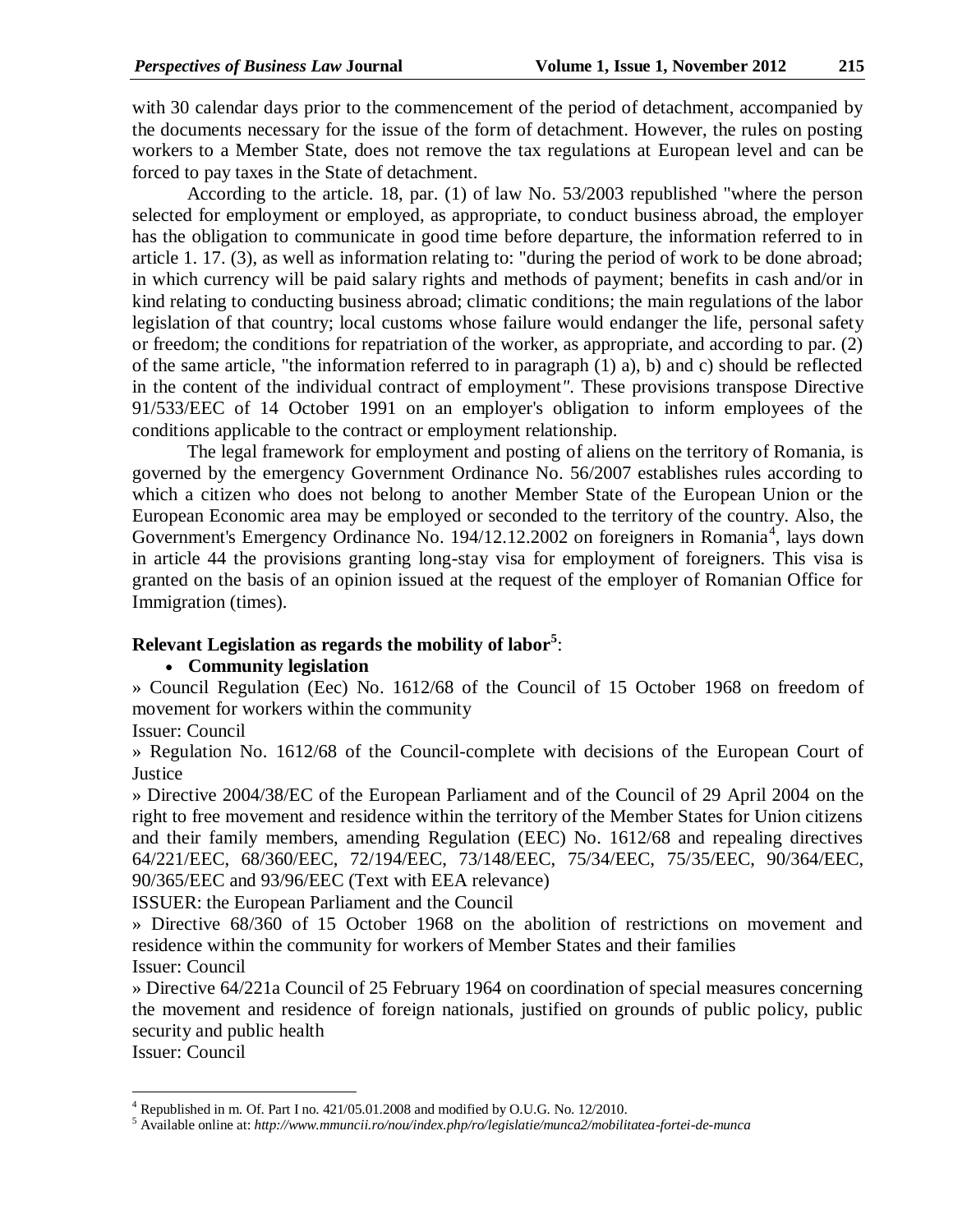» Directive 96/71/EC of the European Parliament and of the Council of 16 December 1996 concerning the posting of workers in the framework of the provision of services Issuer: the European Parliament and the Council

» Directive 2003/86/EC of 22 September 2003 on the right to family reunification Issuer: Council

» Directive 2003/109/EC of 25 November 2003 concerning the status of third-country nationals who are long-term residents

Issuer: Council

» Directive 2000/78/EC of 27 November 2000 to create a general framework for equal treatment concerning employment and working conditions

Issuer: Council

» Directive 2005/36/EC of the European Parliament and of the Council of 7 September 2005 on the recognition of professional qualifications

Issuer: the European Parliament and the Council

» Council Regulation (Eec) No. 1408/71 of the Council of 14 June 1971 on the application of social security schemes in relation to salaried workers and their families moving within the community

Issuer: Council

» Council Regulation (Eec) No. 574/72 of the Council of 21 March 1972 laying down detailed rules for the application of Council Regulation (EEC) No. 1408/71 on the application of social security schemes in relation to employees and members of their families moving within the community

Issuer: Council

» Regulation (EC) No. 859/2003 of 14 May 2003 extending the provisions of Regulation (EEC) No. 1408/71 and Regulation (EEC) No. 574/72 to nationals of third countries who are not covered by those provisions solely on the grounds of nationality

Issuer: Council

» Regulation (EC) No. 1992/2006 of the European Parliament and of the Council of 18 December 2006 amending Regulation (EC) No. 1408/71 of the Council on the application of social security schemes in relation to salaried workers, self-employed and their families moving within the Community (Text with EEA relevance)

Issuer: the European Parliament and the Council of the European Union

» Directive 2005/71/EC of 12 October 2005 on a specific procedure for admitting third-country nationals for the purpose of conducting scientific research activities

Issuer: Council

» Council decision 2003/578 of the Council of 22 July 2003 on guidelines for the employment policies of the Member States (2003/578/EC)

Issuer: Council

» Council decision 2005/600/EC of 12 July 2005 on guidelines for the employment policies of the Member States (2005/600/EC)

Issuer: Council

» Council decision 2007/491/EC of 10 July 2007 on guidelines for the employment policies of the Member States (2007/491/EC)

Issuer: Council

» Directive 76/207/EEC of 9 February 1976 on the implementation of the principle of equal treatment between men and women as regards access to employment, vocational training and promotion, and working conditions

Issuer: Council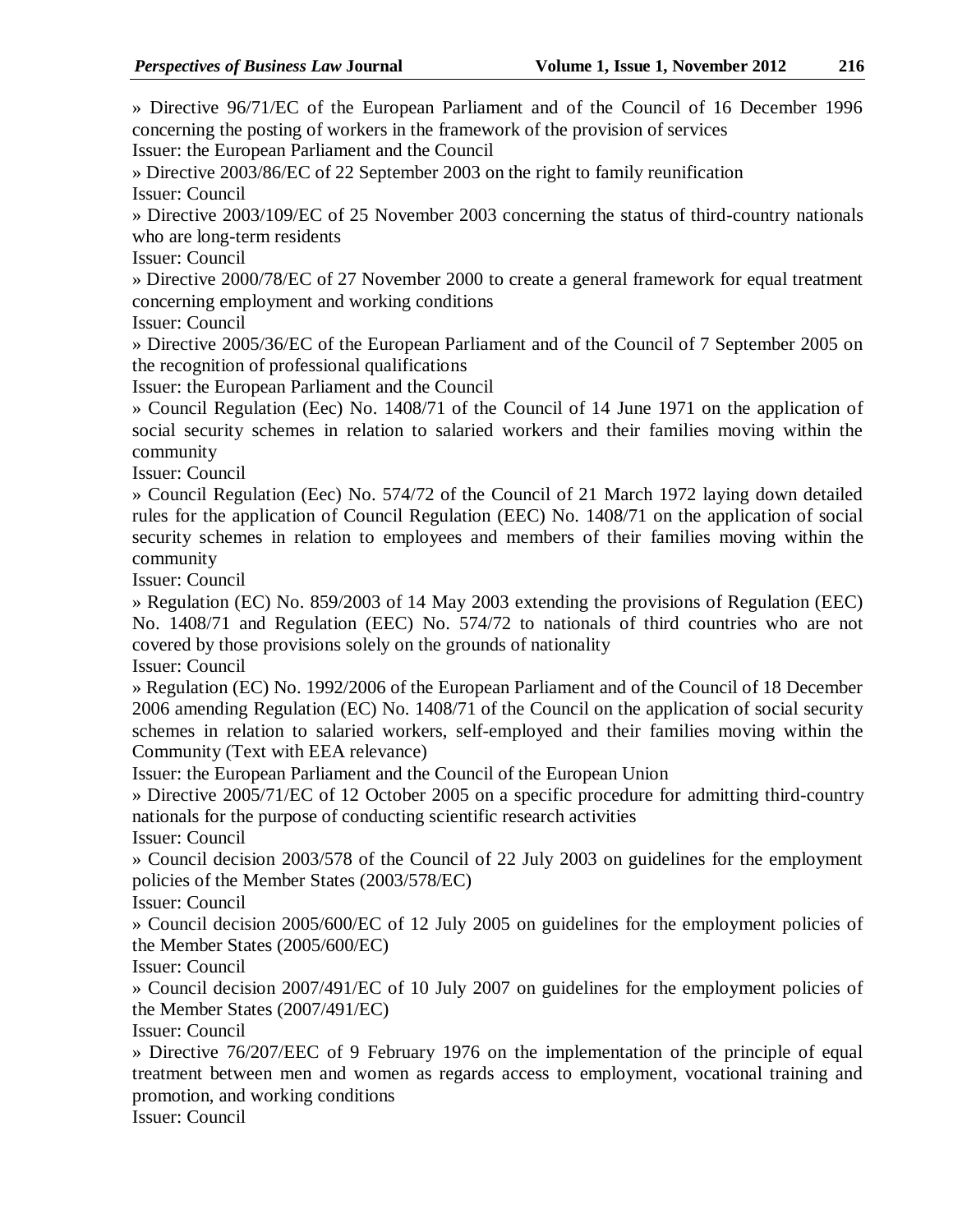» Directive 2002/73/EC of the European Parliament and of the Council of 23 September 2002 amending Directive 76/207/EEC on the implementation of the principle of equal treatment between men and women as regards access to employment, vocational training and promotion, and working conditions (Text with EEA relevance)

Issuer: the European Parliament and the Council

» Directive 2006/54/EC of the European Parliament and of the Council of 5 July 2006 on the implementation of the principle of equal opportunities and equal treatment between men and women in matters of employment and labor (reform)

Issuer: the European Parliament and the Council

» Directive 2002/14/EC of the European Parliament and of the Council of 11 March 2002 establishing a general framework for informing and consulting employees in the European Community

Issuer: the European Parliament and the Council

» Decision No. 1145/2002/EC of the European Parliament and of the Council of 10 June 2002 on Community incentive measures in the field of employment (Text with EEA relevance)

Issuer: the European Parliament and the Council

» Directive 2001/23/EC of 12 March 2001 on the approximation of the laws of the Member States relating to the maintenance of employees ' rights in the event of transfers of undertakings, businesses or parts of units or units

Issuer: Council

» Regulation 1251/70 of the Commission of 29 June 1970 on the right of workers to remain in the territory of a Member State after having been employed in

Issuer: Commission

» Directive 91/533 of 14 October 1991 on an employer's obligation to inform employees of the conditions applicable to the contract or employment relationship

Issuer: Council

» Directive 98/49/EC of 29 June 1998 on safeguarding the supplementary pension rights of salaried workers and the self-employed workers moving within the community

Issuer: Council

» Regulation (Ec) No. 883/2004 of the European Parliament and of the Council of 29 April 2004 on the coordination of social security systems (Text with relevance for the EEA and for Switzerland)

Issuer: the European Parliament and the Council

» Directive 72/194/EEC of 18 May 1972 on extending the scope of the directive of 25 February 1964 on coordination of special measures concerning the movement and residence of foreign nationals, justified on grounds of public policy, public security or public health, workers who exercise the right to remain in the territory of a Member State after having been employed in that State

Issuer: Council

» Directive 2004/114/EC of 13 December 2004 on the conditions of admission of third country nationals for studies, Exchange pupils, unpaid training or voluntary service

Issuer: Council

## **Internal legislation**

• Order No. 1555/09.09.2009 Minister of labor, family and social welfare on the modification of the procedure for allocation of quota companies based in Romania, who runs the works contracts in the Federal Republic of Germany, approved by order of the Minister of labour, social solidarity and family. 133/2005 (M.O. No. 638/28th September 2009)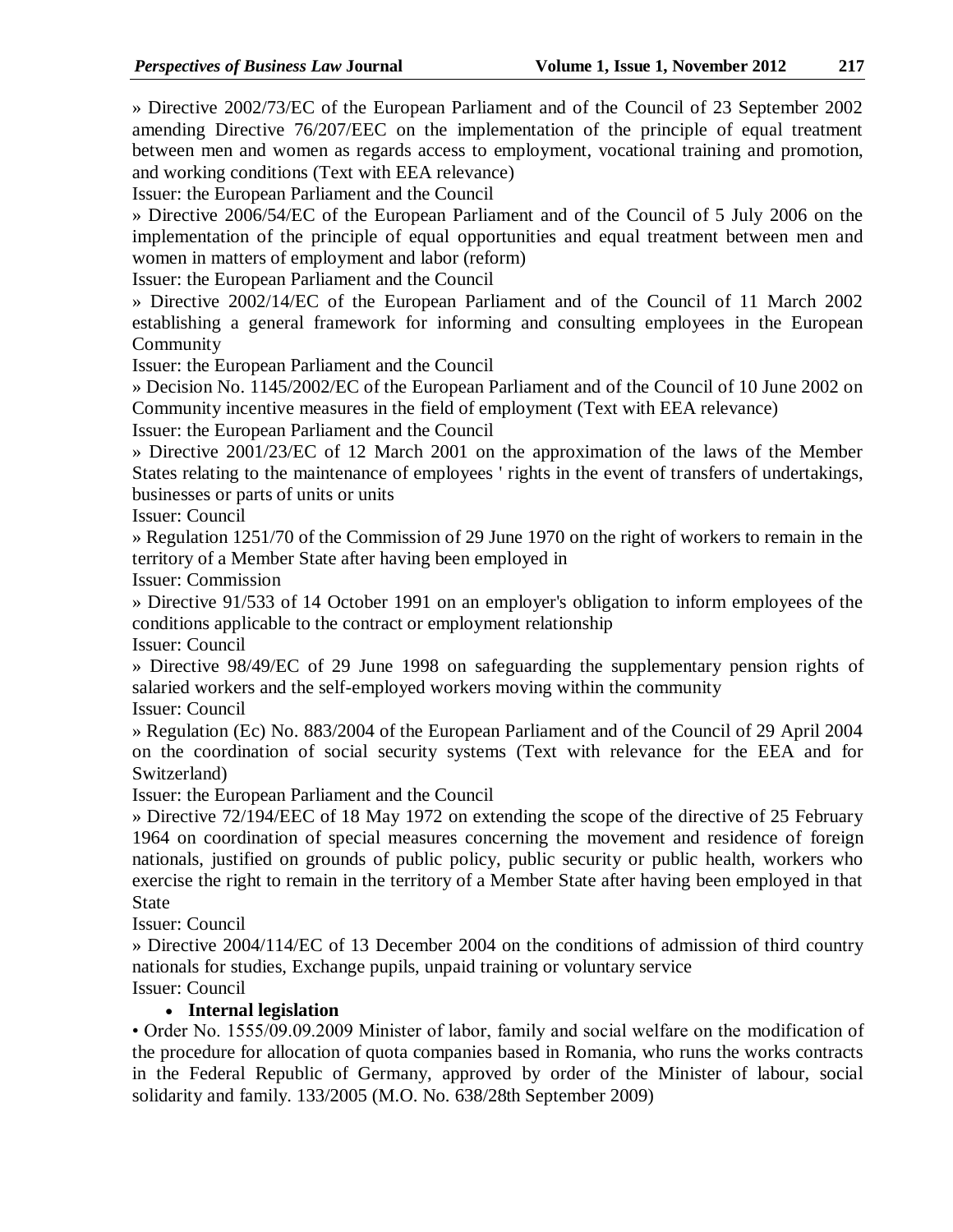• Order No. 634/Tuesday 14.10.2008 Minister Interior and administrative reform, no. 2119/21.11.2008 of Minister of Foreign Affairs, no. 823/29.10.2008 Minister of labor, family and equal opportunities, nr. 6043/27.11.2008 for Minister of education, research and youth and no. 1816/30.10.2008 Public Health Minister for the implementation of the provisions of the Council decision of 5 October 2006 on the establishment of a mutual information mechanism concerning Member States ' measures on asylum and immigration (2006/688/EC) (M.O. No. 872/23.12.2008)

• Order No. 392/24.01.2008 Minister Interior and administrative reform and no. 613/24.09.2008 Minister of labor, family and equal opportunities concerning access to asylum seekers on the labour market in Romania (M.O. No. 718/22.10.2008)

• Emergency Ordinance No. 56 of 20 June 2007privind employment work and posting of foreigners on the territory of Romania

Issuer: Government

• Emergency Ordinance No. 194 of December 12, 2002 on foreigners in Romania

\* Republished; Text in force with effect from 15 December 2007

• Emergency Ordinance No. 102 of 14 July 2005 on free movement within the territory of Romania of the citizens of the Member States of the European Union and European Economic area

Text in force as of 2 January 2007

• Ordinance No. 44 of 29 January 2004 on the social integration of aliens who have acquired a form of protection or a right of residence in Romania, as well as the citizens of the Member States of the European Union and European Economic area

Text in force as of 20 October 2006

• Law from driving No. 1122 of 18 September 2007 approving the national strategy on immigration for the period 2007-2010

Issuer: Government

• Law No. 122 of 4 May 2006 concerning the asylum in Romania

Text in force with effect from 15 December 2007

• Law no 344 of 19 July 2006 concerning the posting of workers in the framework of the transnational provision of services

Issuer: Parliament

• Decision No. 104 of 31 January 2007 to regulate the specific procedure concerning the posting of workers in the framework of provision of transnational services in Romania

Issuer: Government

Text in force since 25 august 2005

• Law No. 200 of 25 May 2004 concerning the recognition of diplomas and professional qualifications for regulated professions in Romania

Text in force as from October 18, 2007

• Law No. 53 of 24 January 2003 – Labor code

Text in force with effect from 28 July 2007

• Law No 248 of 20 July 2005 on the free movement of Romanian citizens abroad

Text in force as from November 9, 2007

• Law No 155 of 26 July 2000 on the protection of Romanian citizens working abroad Issuer: Parliament

• Decision No. 384 of 11 April 2001 approving the rules for the application of the provisions of law No. 156/2000, on the protection of Romanian citizens working abroad

• Ordinance No. 43 of 25 July 2002 amending Law No. 156/2000, on the protection of Romanian citizens working abroad